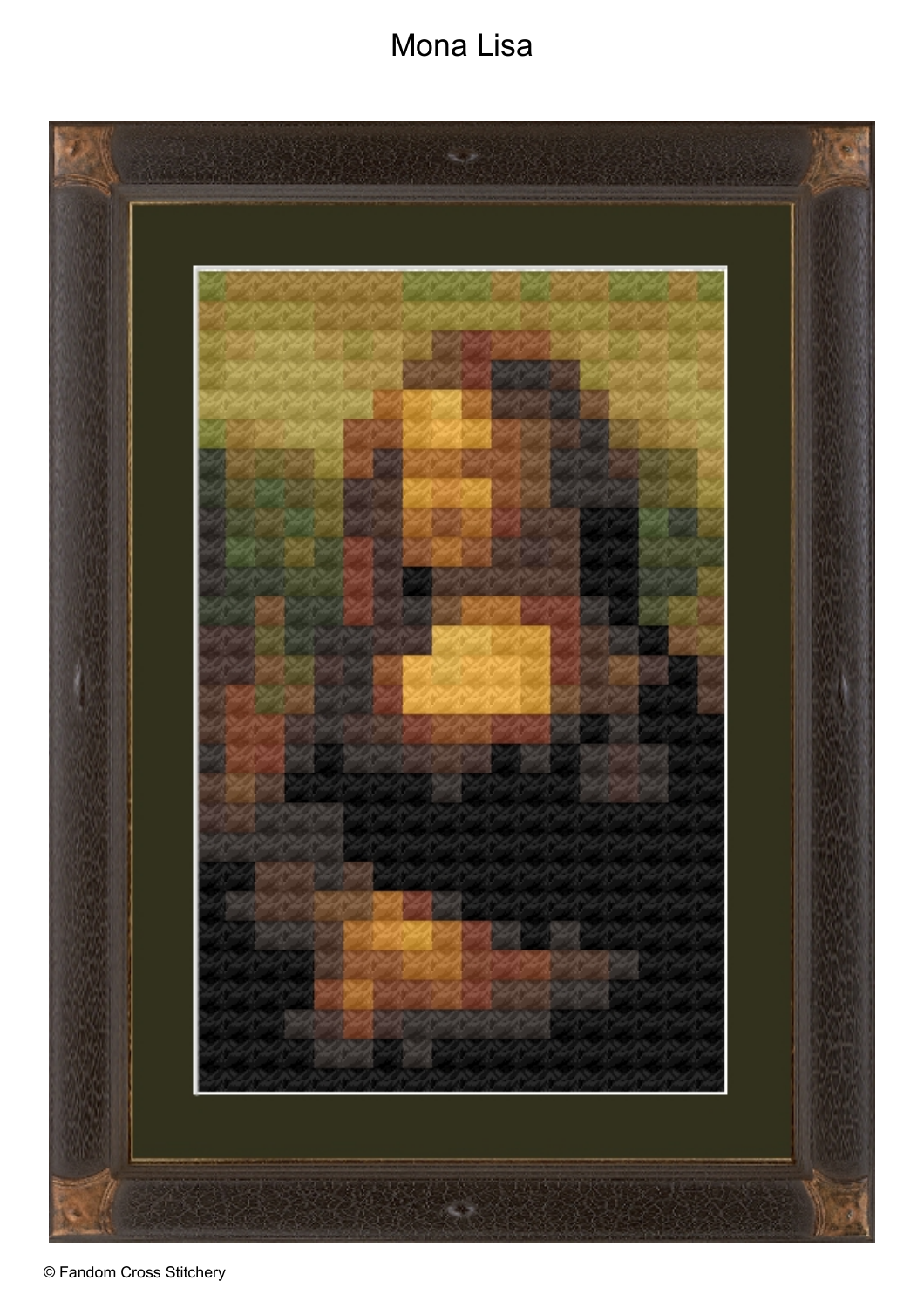## Mona Lisa